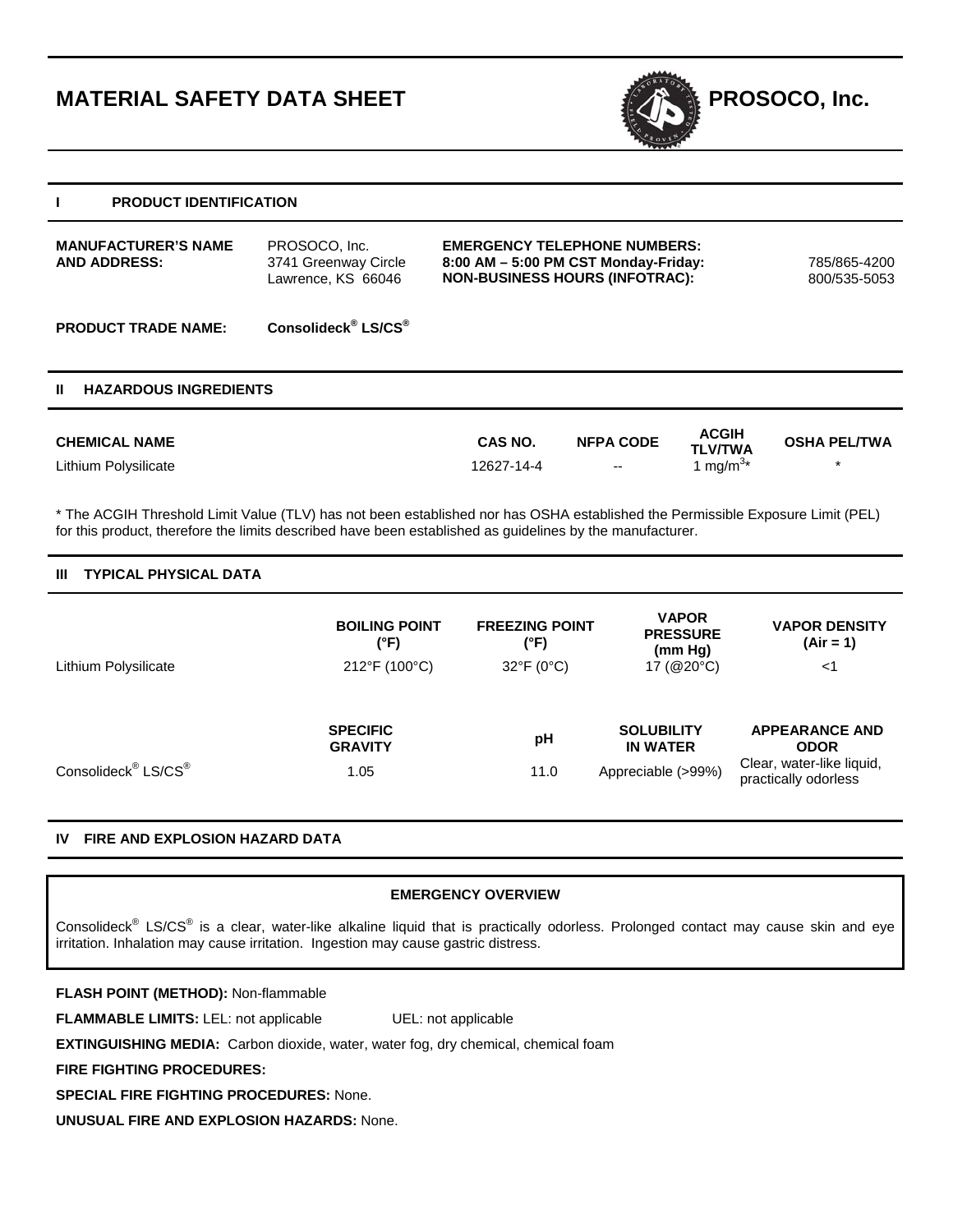# **V HEALTH HAZARD DATA**

**PRIMARY ROUTES OF EXPOSURE:** Skin, eyes, inhalation, ingestion.

**CARCINOGEN INFORMATION:** Not listed (OSHA, IARC, NTP).

## **MEDICAL CONDITIONS AGGRAVATED BY OVEREXPOSURE:**

#### **EFFECTS OF OVEREXPOSURE:**

**EYE CONTACT:** Contact with eyes may cause pain and irritation.

**SKIN CONTACT:** Contact with skin may cause irritation, dermatitis.

**INHALATION:** Inhalation of mists or vapors may cause irritation to upper respiratory tract and mucous membranes.

**INGESTION:** Irritating to digestive tract; may cause gastric distress, stomach pains.

## **EMERGENCY AND FIRST AID PROCEDURES:**

- **EYE CONTACT:** Remove contact lenses. Immediately flush eyes for 15 minutes in clear running water while holding eyelids open; seek medical attention immediately.
- **SKIN CONTACT:** Wash contacted area with soap and water; DO NOT attempt to neutralize with chemical agents; if irritation persists, seek medical attention.
- **INHALATION:** Remove affected person to fresh air; wash mouth and nasal passages with water repeatedly; if breathing difficulties persist seek medical attention.

**INGESTION:** Drink large quantities of water or milk; DO NOT induce vomiting; seek medical attention immediately.

## **VI REACTIVITY DATA**

**STABILITY:** Stable.

**CONDITIONS TO AVOID:** Extreme temperatures, keep from freezing.

**INCOMPATIBILITY (MATERIALS TO AVOID):** strong oxidizers, strong acids

**HAZARDOUS COMBUSTION OR DECOMPOSITION PRODUCTS:** Smoke, fumes, oxides of carbon. Decomposition will not occur if handled and stored properly. In case of fire, oxides of carbon and lithium, hydrocarbons, fumes, and smoke may be produced.

## **VII SPILL OR LEAK PROCEDURES**

- **SPILL, LEAK, WASTE DISPOSAL PROCEDURES:** STEPS TO BE TAKEN IN CASE MATERIAL IS RELEASED OF SPILLED: Material is alkaline and will irritate the eyes if product is allowed to directly contact the eyes. Wash small spills to sanitary sewer. Large spills – confine spill, soak up with approved absorbent, shovel product into approved container for disposal.
- **WASTE DISPOSAL METHODS:** Dispose of in accordance with Local, State, and Federal Regulations. Refer to "40 CFR Protection of Environment Parts 260-299" for complete waste disposal regulations for alkaline materials. Consult your local, state, and Federal Environmental Protection Agency before disposing of any chemicals.

## **VIII SPECIAL PROTECTION INFORMATION**

**RESPIRATORY PROTECTION:** None required while threshold limits are kept below maximum allowable concentrations, if TWA exceeds limits, NIOSH approved respirator must be worn. Refer to 29 CFR 1910.134 or European Standard EN 149 for complete regulations. If mists are present, wear a NIOSH approved dust/mist respirator.

**VENTILATION:** The use of local exhaust ventilation is recommended. Use corrosion-resistant ventilation equipment.

**PROTECTIVE CLOTHING:** Coveralls, apron, or other equipment as needed to minimize skin contact.

**PROTECTIVE GLOVES:** Neoprene or rubber gloves with cuffs as needed to prevent prolonged exposure.

**EYE PROTECTION:** Safety glasses with side shields. Depending on application condition, chemical splash goggles or a face shield may be necessary to prevent eye contact.

**OTHER PROTECTIVE EQUIPMENT:** Provide eyewash and clean water for rinsing skin.